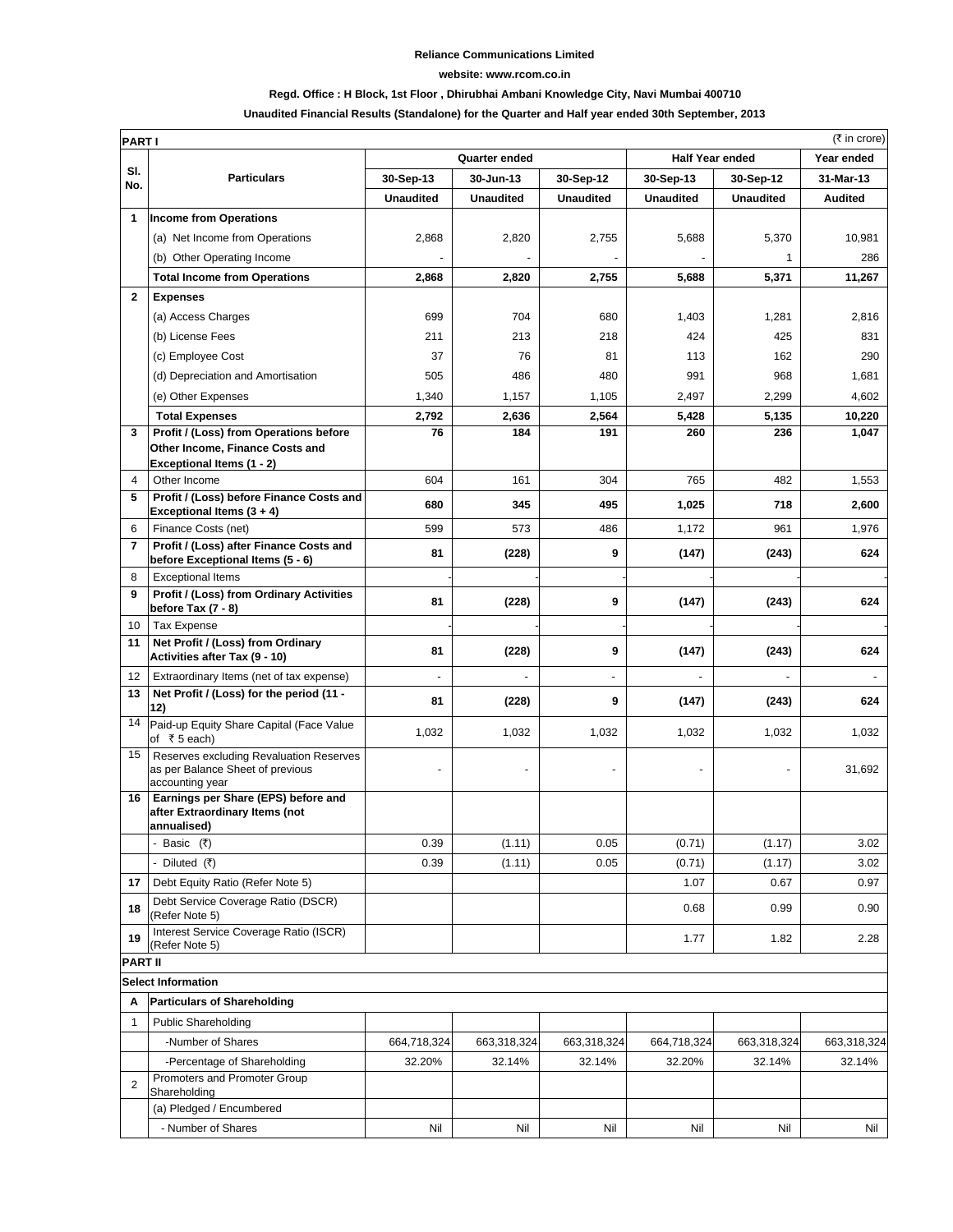| SI.<br>No. | <b>Particulars</b>                                                                              | Quarter ended    |               |                  | <b>Half Year ended</b> |                  | Year ended     |
|------------|-------------------------------------------------------------------------------------------------|------------------|---------------|------------------|------------------------|------------------|----------------|
|            |                                                                                                 | 30-Sep-13        | 30-Jun-13     | 30-Sep-12        | 30-Sep-13              | 30-Sep-12        | 31-Mar-13      |
|            |                                                                                                 | <b>Unaudited</b> | Unaudited     | <b>Unaudited</b> | <b>Unaudited</b>       | <b>Unaudited</b> | <b>Audited</b> |
|            | - Percentage of Shares (as a % of the<br>total shareholding of promoters and<br>promoter Group) | N.A.             | N.A.          | N.A.             | N.A.                   | N.A.             | N.A.           |
|            | - Percentage of Shares (as a % of the<br>total share capital of the company)                    | N.A.             | N.A.          | N.A.             | N.A.                   | N.A.             | N.A.           |
|            | (b) Non-encumbered                                                                              |                  |               |                  |                        |                  |                |
|            | - Number of Shares                                                                              | 1,399,308,557    | 1,400,708,557 | 1,400,708,557    | 1,399,308,557          | 1,400,708,557    | 1,400,708,557  |
|            | - Percentage of Shares (as a % of the<br>total shareholding of promoters and<br>promoter Group) | 100.00%          | 100.00%       | 100.00%          | 100.00%                | 100.00%          | 100.00%        |
|            | - Percentage of Shares (as a % of the<br>total share capital of the company)                    | 67.80%           | 67.86%        | 67.86%           | 67.80%                 | 67.86%           | 67.86%         |
| в          | <b>Investor Complaints</b>                                                                      |                  |               |                  |                        |                  |                |

| <b>Particulars</b>                             | Quarter ended 30-Sep-13 |
|------------------------------------------------|-------------------------|
| Pending at the beginning of the quarter        | Nil                     |
| Received during the quarter                    |                         |
| Disposed off during the quarter                |                         |
| Remaining unresolved at the end of the quarter | Nil                     |

|              | <b>Standalone Statement of Assets and Liabilities</b> |                  | $(3\overline{5})$ in crore) |  |
|--------------|-------------------------------------------------------|------------------|-----------------------------|--|
|              |                                                       | As at            |                             |  |
|              | <b>Particulars</b>                                    | 30-Sep-13        | 31-Mar-13                   |  |
|              |                                                       | <b>Unaudited</b> | <b>Audited</b>              |  |
| A            | <b>Equity and Liabilities</b>                         |                  |                             |  |
| $\mathbf 1$  | <b>Shareholders' Funds</b>                            |                  |                             |  |
|              | (a) Share Capital                                     | 1,032            | 1,032                       |  |
|              | (b) Reserves and Surplus                              | 30,606           | 32,110                      |  |
|              | Sub-total - Shareholders' Funds                       | 31,638           | 33,142                      |  |
| $\mathbf{2}$ | <b>Non Current Liabilities</b>                        |                  |                             |  |
|              | (a) Long Term Borrowings                              | 25,300           | 22,891                      |  |
|              | (b) Deferred Tax Liabilities (Net)                    |                  |                             |  |
|              | (c) Other Long Term Liabilities                       | 156              | 143                         |  |
|              | (d) Long Term Provisions                              | 3,820            | 4,370                       |  |
|              | Sub-total - Non Current Liabilities                   | 29,276           | 27,404                      |  |
| 3            | <b>Current Liabilities</b>                            |                  |                             |  |
|              | (a) Short Term Borrowings                             | 7.509            | 7,436                       |  |
|              | (b) Trade Payables                                    | 2,533            | 1,478                       |  |
|              | (c) Other Current Liabilities                         | 3,955            | 3,612                       |  |
|              | (d) Short Term Provisions                             | 2,315            | 2,864                       |  |
|              | <b>Sub-total - Current Liabilities</b>                | 16,312           | 15,390                      |  |
|              | <b>Total Equity and Liabilities</b>                   | 77,226           | 75,936                      |  |
| в            | <b>Assets</b>                                         |                  |                             |  |
| 1            | <b>Non Current Assets</b>                             |                  |                             |  |
|              | (a) Fixed Assets                                      | 37,455           | 36,793                      |  |
|              | (b) Non Current Investments                           | 21,013           | 21,013                      |  |
|              | (c) Long Term Loans and Advances                      | 4,715            | 4,508                       |  |
|              | <b>Sub-total - Non Current Assets</b>                 | 63,183           | 62,314                      |  |
| $\mathbf{2}$ | <b>Current Assets</b>                                 |                  |                             |  |
|              | (a) Current Investments                               | 36               |                             |  |
|              | (b) Inventories                                       | 281              | 304                         |  |
|              | (c) Trade Receivables                                 | 1,711            | 2,066                       |  |
|              | (d) Cash and Bank balances                            | 96               | 228                         |  |
|              | (e) Short Term Loans and Advances                     | 9,621            | 8,736                       |  |
|              | (f) Other Current Assets                              | 2,298            | 2,288                       |  |
|              | <b>Sub-total - Current Assets</b>                     | 14,043           | 13,622                      |  |
|              | <b>Total Assets</b>                                   | 77,226           | 75,936                      |  |